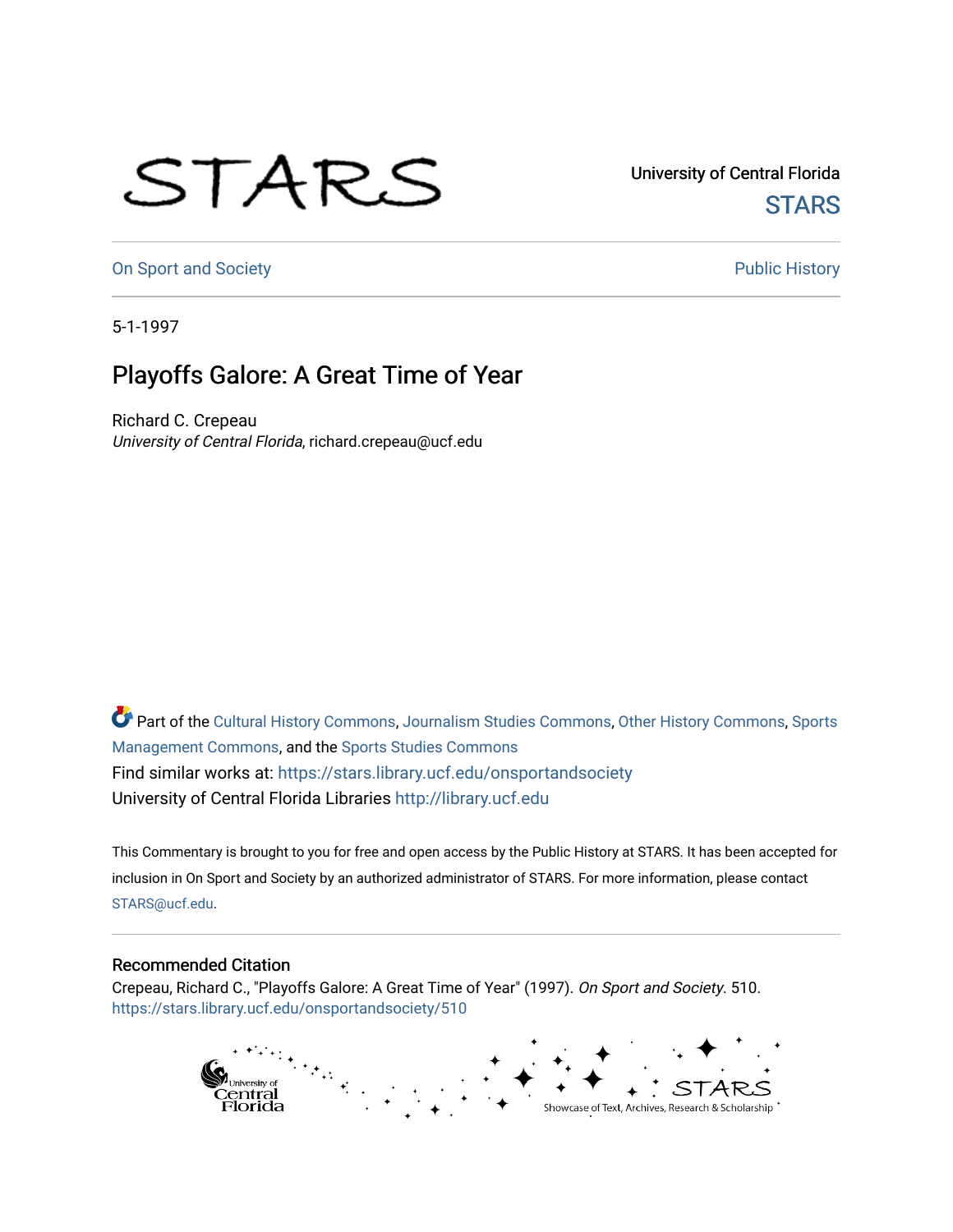## SPORT AND SOCIETY FOR ARETE May 1, 1997

For the sport's junkie there is no better time of year. Be it in person or on the tube this is the time for unfettered excitement at the professional sports level. Both the hockey playoffs and the NBA playoffs are underway.

In Orlando Monday night the Orlando Solar Bears were involved in one of those tense and exciting decisive playoff games. It was the fifth game of a five game set. These are one of kind playoff games in which one team moves on and the other one goes home. The incentive is the same for each, and, to use the old cliche, "there is no tomorrow."

The Solar Bears started the series at home losing two games, one in double overtime. Facing elimination they had to go on the road and win two in Grand Rapids, which they did. Monday night back in Orlando the decisive game produced sixty minutes of high tension as both teams played cautious and defensive hockey. Grand Rapids scored two fluke goals on shots that most anyone in the stands could have stopped. The Bears tied the game about half way through the third period and then took the lead for good with about four minutes left. The final was 3-2 in a game filled with spectacular goal-tending.

Tuesday night on television the NHL offered three seventh games. Only one, the late game from the coast between the Mighty Ducks and Phoenix lacked nail-bitting excitement. The other two went to overtime. Buffalo used the home ice advantage to finally put away the underdog Ottawa Senators, a team that didn't exist five years ago, 3-2.

In Dallas the transplanted Stars with the second best record in the West were beaten by the young and quickly maturing Edmonton Oilers 4-3 in overtime. This was a game dominated by the Stars and by the superb goal-tending of Curtis Joseph for the Oilers. The deciding goal came in a four-on-four situation which woke up the ghosts of the past in the faraway Northlands Coliseum. It could have been Gretzky, Messier or Tikkannen, but it was Todd Marchant who went flying past the Dallas defense on the right wing and beat goalie Andy Moog, topshelf.

The third period was scoreless and the game went about half-way into the overtime before the goal was scored. The tension was thick and the goal tending was outstanding especially on the Edmonton end. CuJo looked like the CuJo that many of us saw last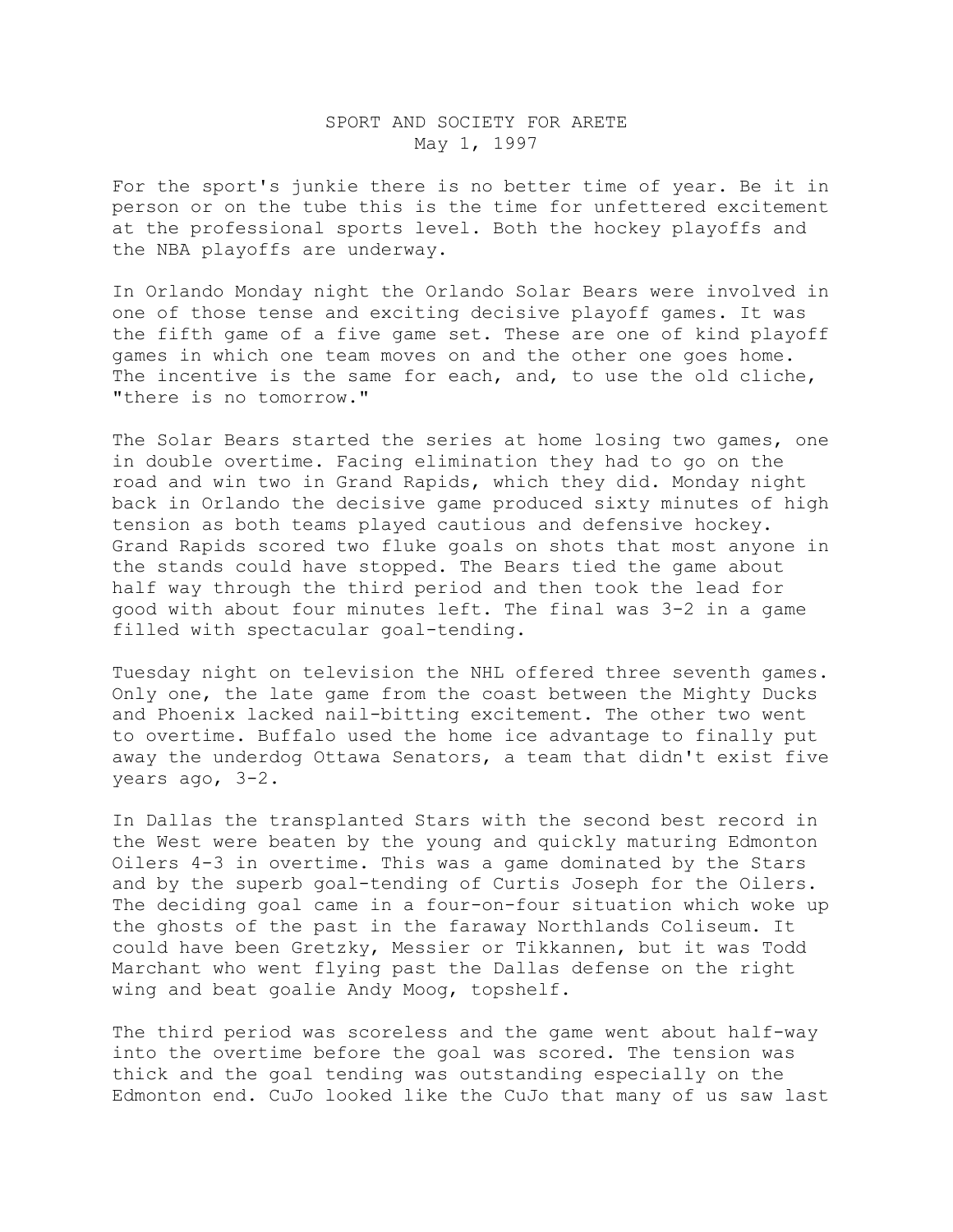year as he led the Utah Stars in IHL finals against the Orlando Solar Bears.

If all of that wasn't enough the Orlando Magic returned home on Tuesday night facing elimination in the first round of the NBA playoffs. In Miami last Thursday and Sunday the Heat turned the Magic into the Tragic with two humiliating defeats. On Thursday the Magic were down twenty-five points by the end of the first quarter, and Sunday they were down by the same margin by the middle of the second quarter.

At that point in both games this team gave up. They looked like deer caught in the headlights, like candidates for a group heart transplant. It was a pathetic performance that no volume of injuries could justify. The Heat pushed them all over the floor without resistance, and shut them down with smothering defense.

The local media and the talk shows produced an avalanche of ridicule, outrage, and disgust. Many went to the game Monday night to observe the interment of the corpse. Others did not go at all, as empty seats were scattered across the O-rena.

Those who were there watched in anger as Miami came out and pushed the Magic all over the floor again, and about half-way into the second period built a twenty-point lead at 39-19. Just over a minute later that pushing sent Ronny Seikley flying across the floor. and as he went he incurred a badly sprained ankle. He was carried out on a stretcher with the look of excruciating pain on his face. Miami scored only 36 points the rest of the way.

By the end of the period the score was tied at 42 and the O-rena was near bedlam. Two things happened. Darrell Armstrong came off the bench and picked up the defensive intensity, while Penny Hardaway took the game on his shoulders and transformed the score. He had 36 points by the half, finishing with 42. Armstrong had 21 points, four steals and eight assists. Most importantly the Magic played defense and matched the physical aggressiveness of the Heat.

Armstrong was clearly a key to the victory, but in the final five minutes of the second quarter Penny Hardaway took the game over, dominated it, and turned a twenty-point deficit into a tie. He transformed a defeated and lackluster group of players into an aggressive team that took the game to the Heat.